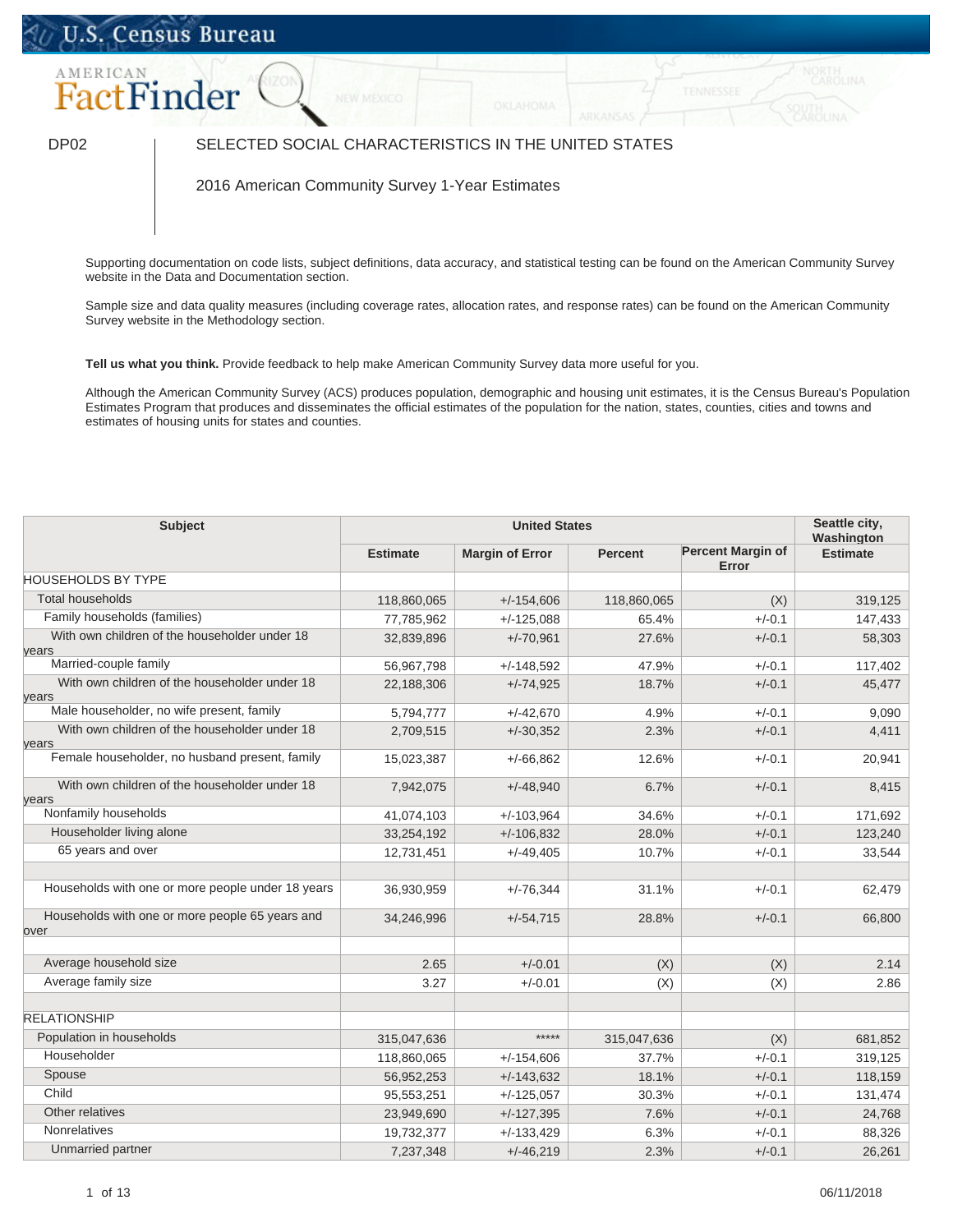| <b>Subject</b>                                                             | <b>United States</b> |                        |                |                                   | Seattle city,<br>Washington |
|----------------------------------------------------------------------------|----------------------|------------------------|----------------|-----------------------------------|-----------------------------|
|                                                                            | <b>Estimate</b>      | <b>Margin of Error</b> | <b>Percent</b> | <b>Percent Margin of</b><br>Error | <b>Estimate</b>             |
| <b>MARITAL STATUS</b>                                                      |                      |                        |                |                                   |                             |
| Males 15 years and over                                                    |                      | $+/-30,127$            |                |                                   |                             |
| Never married                                                              | 127,863,548          |                        | 127,863,548    | (X)                               | 306,847                     |
|                                                                            | 47,194,876           | $+/-89,037$            | 36.9%          | $+/-0.1$                          | 145,496                     |
| Now married, except separated                                              | 62,752,239           | $+/-135,903$           | 49.1%          | $+/-0.1$                          | 129,242                     |
| Separated                                                                  | 2,178,197            | $+/-28,131$            | 1.7%           | $+/-0.1$                          | 2,288                       |
| Widowed                                                                    | 3,384,560            | $+/-24,113$            | 2.6%           | $+/-0.1$                          | 5,116                       |
| Divorced                                                                   | 12,353,676           | $+/-67,374$            | 9.7%           | $+/-0.1$                          | 24,705                      |
| Females 15 years and over                                                  | 134,276,506          | $+/-25,389$            | 134,276,506    | (X)                               | 305,721                     |
| Never married                                                              | 41,142,530           | $+/-84,363$            | 30.6%          | $+/-0.1$                          | 126,671                     |
| Now married, except separated                                              | 61,754,268           | $+/-132,606$           | 46.0%          | $+/-0.1$                          | 124,653                     |
| Separated                                                                  | 3,061,194            | $+/-31,061$            | 2.3%           | $+/-0.1$                          | 3,256                       |
| Widowed                                                                    | 11,862,834           | $+/-47,039$            | 8.8%           | $+/-0.1$                          | 17,317                      |
| Divorced                                                                   | 16,455,680           | $+/-54,252$            | 12.3%          | $+/-0.1$                          | 33,824                      |
| <b>FERTILITY</b>                                                           |                      |                        |                |                                   |                             |
| Number of women 15 to 50 years old who had a birth                         | 3,946,903            | $+/-36,746$            | 3,946,903      | (X)                               | 6,963                       |
| in the past 12 months<br>Unmarried women (widowed, divorced, and never     | 1,380,924            | $+/-19,080$            | 35.0%          | $+/-0.4$                          | 1,220                       |
| married)<br>Per 1,000 unmarried women                                      |                      |                        |                |                                   |                             |
| Per 1,000 women 15 to 50 years old                                         | 32                   | $+/-1$                 | (X)            | (X)                               | 10                          |
|                                                                            | 52                   | $+/-1$                 | (X)            | (X)                               | 34                          |
| Per 1,000 women 15 to 19 years old                                         | 14                   | $+/-1$                 | (X)            | (X)                               | 3                           |
| Per 1,000 women 20 to 34 years old                                         | 89                   | $+/-1$                 | (X)            | (X)                               | 35                          |
| Per 1,000 women 35 to 50 years old                                         | 26                   | $+/-1$                 | (X)            | (X)                               | 40                          |
| <b>GRANDPARENTS</b>                                                        |                      |                        |                |                                   |                             |
| Number of grandparents living with own grandchildren<br>under 18 years     | 7,271,261            | $+/-60,144$            | 7,271,261      | (X)                               | N                           |
| Grandparents responsible for grandchildren                                 | 2,519,737            | $+/-28,473$            | 34.7%          | $+/-0.4$                          | N                           |
| Years responsible for grandchildren                                        |                      |                        |                |                                   |                             |
| Less than 1 year                                                           | 483,733              | $+/-14,258$            | 6.7%           | $+/-0.2$                          | $\mathsf{N}$                |
| 1 or 2 years                                                               | 548,114              | $+/-13,504$            | 7.5%           | $+/-0.2$                          | N                           |
| 3 or 4 years                                                               | 403,942              | $+/-10,469$            | 5.6%           | $+/-0.1$                          | $\mathsf{N}$                |
| 5 or more years                                                            | 1,083,948            | $+/-19,963$            | 14.9%          | $+/-0.3$                          | N                           |
|                                                                            |                      |                        |                |                                   |                             |
| Number of grandparents responsible for own<br>grandchildren under 18 vears | 2,519,737            | $+/-28,473$            | 2,519,737      | (X)                               | N                           |
| Who are female                                                             | 1,580,743            | $+/-18,828$            | 62.7%          | $+/-0.4$                          | 1,200                       |
| Who are married                                                            | 1,746,258            | $+/-26,132$            | 69.3%          | $+/-0.6$                          | 331                         |
| <b>SCHOOL ENROLLMENT</b>                                                   |                      |                        |                |                                   |                             |
|                                                                            |                      |                        |                |                                   |                             |
| Population 3 years and over enrolled in school                             | 81,572,277           | $+/-92,069$            | 81,572,277     | (X)                               | 154,555                     |
| Nursery school, preschool                                                  | 4,905,286            | $+/-39,495$            | 6.0%           | $+/-0.1$                          | 11,156                      |
| Kindergarten                                                               | 4,104,332            | $+/-27,736$            | 5.0%           | $+/-0.1$                          | 6,093                       |
| Elementary school (grades 1-8)                                             | 32,848,290           | $+/-51,710$            | 40.3%          | $+/-0.1$                          | 46,816                      |
| High school (grades 9-12)                                                  | 17,108,087           | $+/-44,598$            | 21.0%          | $+/-0.1$                          | 20,305                      |
| College or graduate school                                                 | 22,606,282           | $+/-71,865$            | 27.7%          | $+/-0.1$                          | 70,185                      |
| <b>EDUCATIONAL ATTAINMENT</b>                                              |                      |                        |                |                                   |                             |
| Population 25 years and over                                               | 218,475,480          | $+/-68,613$            | 218,475,480    | (X)                               | 518,986                     |
| Less than 9th grade                                                        | 11,692,904           | $+/-70,085$            | 5.4%           | $+/-0.1$                          | 15,068                      |
| 9th to 12th grade, no diploma                                              |                      |                        | 7.2%           | $+/-0.1$                          |                             |
| High school graduate (includes equivalency)                                | 15,719,330           | $+/-79,519$            |                |                                   | 13,977                      |
| Some college, no degree                                                    | 59,373,780           | $+/-130,713$           | 27.2%          | $+/-0.1$                          | 48,381                      |
|                                                                            | 45,095,348           | $+/-96,047$            | 20.6%          | $+/-0.1$                          | 79,260                      |
| Associate's degree                                                         | 18,259,841           | $+/-71,604$            | 8.4%           | $+/-0.1$                          | 34,685                      |
| Bachelor's degree                                                          | 42,242,395           | $+/-121,833$           | 19.3%          | $+/-0.1$                          | 186,111                     |
| Graduate or professional degree                                            | 26,091,882           | $+/-104,114$           | 11.9%          | $+/-0.1$                          | 141,504                     |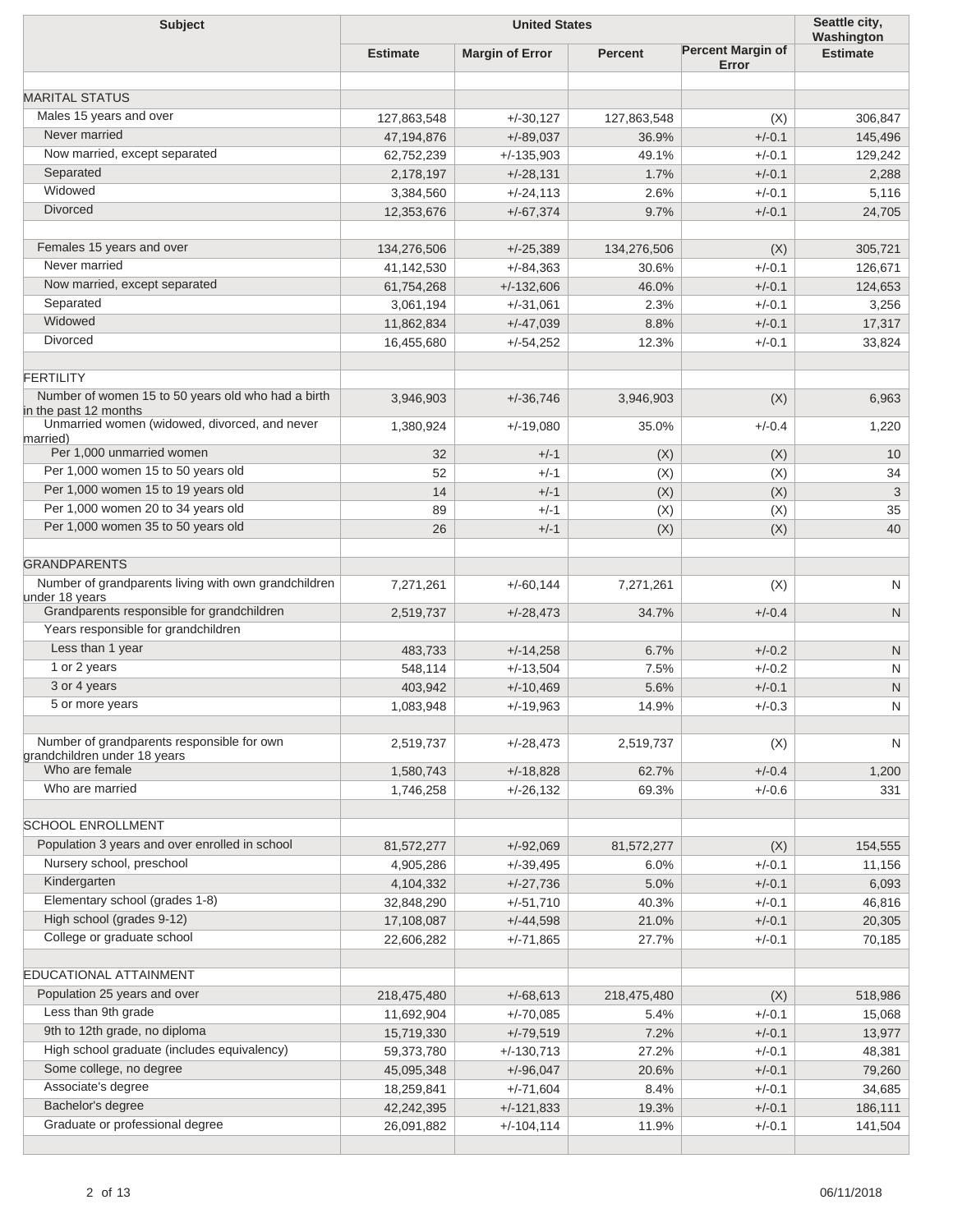| <b>Subject</b>                                                                                 | <b>United States</b> |                        |                |                                   | Seattle city,<br>Washington |
|------------------------------------------------------------------------------------------------|----------------------|------------------------|----------------|-----------------------------------|-----------------------------|
|                                                                                                | <b>Estimate</b>      | <b>Margin of Error</b> | <b>Percent</b> | <b>Percent Margin of</b><br>Error | <b>Estimate</b>             |
| Percent high school graduate or higher                                                         | (X)                  | (X)                    | 87.5%          | $+/-0.1$                          | (X)                         |
| Percent bachelor's degree or higher                                                            | (X)                  | (X)                    | 31.3%          | $+/-0.1$                          | (X)                         |
| <b>VETERAN STATUS</b>                                                                          |                      |                        |                |                                   |                             |
| Civilian population 18 years and over                                                          | 248,478,651          | $+/-32,612$            | 248,478,651    | (X)                               | 597,566                     |
| Civilian veterans                                                                              | 18,496,937           | $+/-66,959$            | 7.4%           | $+/-0.1$                          | 26,520                      |
|                                                                                                |                      |                        |                |                                   |                             |
| <b>DISABILITY STATUS OF THE CIVILIAN</b><br>NONINSTITUTIONALIZED POPULATION                    |                      |                        |                |                                   |                             |
| <b>Total Civilian Noninstitutionalized Population</b>                                          | 318, 175, 867        | $+/-15,067$            | 318,175,867    | (X)                               | 699,071                     |
| With a disability                                                                              | 40,747,411           | $+/-100,264$           | 12.8%          | $+/-0.1$                          | 63,551                      |
| Under 18 years                                                                                 | 73,503,793           | $+/-33,635$            | 73,503,793     | (X)                               | 105,775                     |
| With a disability                                                                              | 3,131,713            | $+/-36,470$            | 4.3%           | $+/-0.1$                          | 2,724                       |
| 18 to 64 years                                                                                 | 196,766,286          | $+/-24,275$            | 196,766,286    | (X)                               | 508,437                     |
| With a disability                                                                              | 20,761,092           | $+/-82,027$            | 10.6%          | $+/-0.1$                          | 34,977                      |
|                                                                                                |                      |                        |                |                                   |                             |
| 65 years and over                                                                              | 47,905,788           | $+/-21,613$            | 47,905,788     | (X)                               | 84,859                      |
| With a disability                                                                              | 16,854,606           | $+/-54,751$            | 35.2%          | $+/-0.1$                          | 25,850                      |
| <b>RESIDENCE 1 YEAR AGO</b>                                                                    |                      |                        |                |                                   |                             |
| Population 1 year and over                                                                     | 319,361,956          | $+/-30,974$            | 319,361,956    | (X)                               | 697,460                     |
| Same house                                                                                     | 272,660,098          | $+/-208,903$           | 85.4%          | $+/-0.1$                          | 536,140                     |
| Different house in the U.S.                                                                    | 44,505,194           | $+/-201,759$           | 13.9%          | $+/-0.1$                          | 149,970                     |
| Same county                                                                                    | 26,584,001           | $+/-166,563$           | 8.3%           | $+/-0.1$                          | 99,983                      |
| Different county                                                                               | 17,921,193           | $+/-107,941$           | 5.6%           | $+/-0.1$                          | 49,987                      |
| Same state                                                                                     | 10,368,657           | $+/-81,855$            | 3.2%           | $+/-0.1$                          | 12,973                      |
| Different state                                                                                | 7,552,536            | $+/-73,712$            | 2.4%           | $+/-0.1$                          | 37,014                      |
| Abroad                                                                                         | 2,196,664            | $+/-37,386$            | 0.7%           | $+/-0.1$                          | 11,350                      |
| PLACE OF BIRTH                                                                                 |                      |                        |                |                                   |                             |
|                                                                                                |                      | $****$                 |                |                                   |                             |
| <b>Total population</b>                                                                        | 323, 127, 515        |                        | 323, 127, 515  | (X)                               | 704,358                     |
| <b>Native</b>                                                                                  | 279,388,170          | $+/-129,845$           | 86.5%          | $+/-0.1$                          | 572,666                     |
| <b>Born in United States</b>                                                                   | 274,384,971          | $+/-128,741$           | 84.9%          | $+/-0.1$                          | 557,316                     |
| State of residence                                                                             | 188,468,321          | $+/-161,055$           | 58.3%          | $+/-0.1$                          | 253,760                     |
| Different state                                                                                | 85,916,650           | $+/-157,879$           | 26.6%          | $+/-0.1$                          | 303,556                     |
| Born in Puerto Rico, U.S. Island areas, or born<br>abroad to American parent(s)                | 5,003,199            | $+/-40,393$            | 1.5%           | $+/-0.1$                          | 15,350                      |
| Foreign born                                                                                   | 43,739,345           | $+/-129,849$           | 13.5%          | $+/-0.1$                          | 131,692                     |
| <b>U.S. CITIZENSHIP STATUS</b>                                                                 |                      |                        |                |                                   |                             |
| Foreign-born population                                                                        | 43,739,345           | $+/-129.849$           | 43,739,345     | (X)                               | 131,692                     |
| Naturalized U.S. citizen                                                                       | 21,238,372           | $+/-80,462$            | 48.6%          | $+/-0.2$                          | 65,109                      |
| Not a U.S. citizen                                                                             | 22,500,973           | $+/-129,193$           | 51.4%          | $+/-0.2$                          | 66,583                      |
| YEAR OF ENTRY                                                                                  |                      |                        |                |                                   |                             |
| Population born outside the United States                                                      |                      |                        |                |                                   |                             |
|                                                                                                | 48,742,544           | $+/-128,744$           | 48,742,544     | (X)                               | 147,042                     |
| Native                                                                                         | 5,003,199            | $+/-40,393$            | 5,003,199      | (X)                               | 15,350                      |
| Entered 2010 or later                                                                          | 912,019              | $+/-21,200$            | 18.2%          | $+/-0.4$                          | 1,860                       |
| Entered before 2010                                                                            | 4,091,180            | $+/-35,254$            | 81.8%          | $+/-0.4$                          | 13,490                      |
| Foreign born                                                                                   | 43,739,345           | $+/-129,849$           | 43,739,345     | (X)                               | 131,692                     |
| Entered 2010 or later                                                                          | 8,125,514            | $+/-62,897$            | 18.6%          | $+/-0.1$                          | 39,170                      |
| Entered before 2010                                                                            | 35,613,831           | $+/-108,102$           | 81.4%          | $+/-0.1$                          | 92,522                      |
|                                                                                                |                      |                        |                |                                   |                             |
| WORLD REGION OF BIRTH OF FOREIGN BORN<br>Foreign-born population, excluding population born at |                      |                        |                |                                   |                             |
| sea                                                                                            | 43,738,901           | $+/-129,852$           | 43,738,901     | (X)                               | 131,692                     |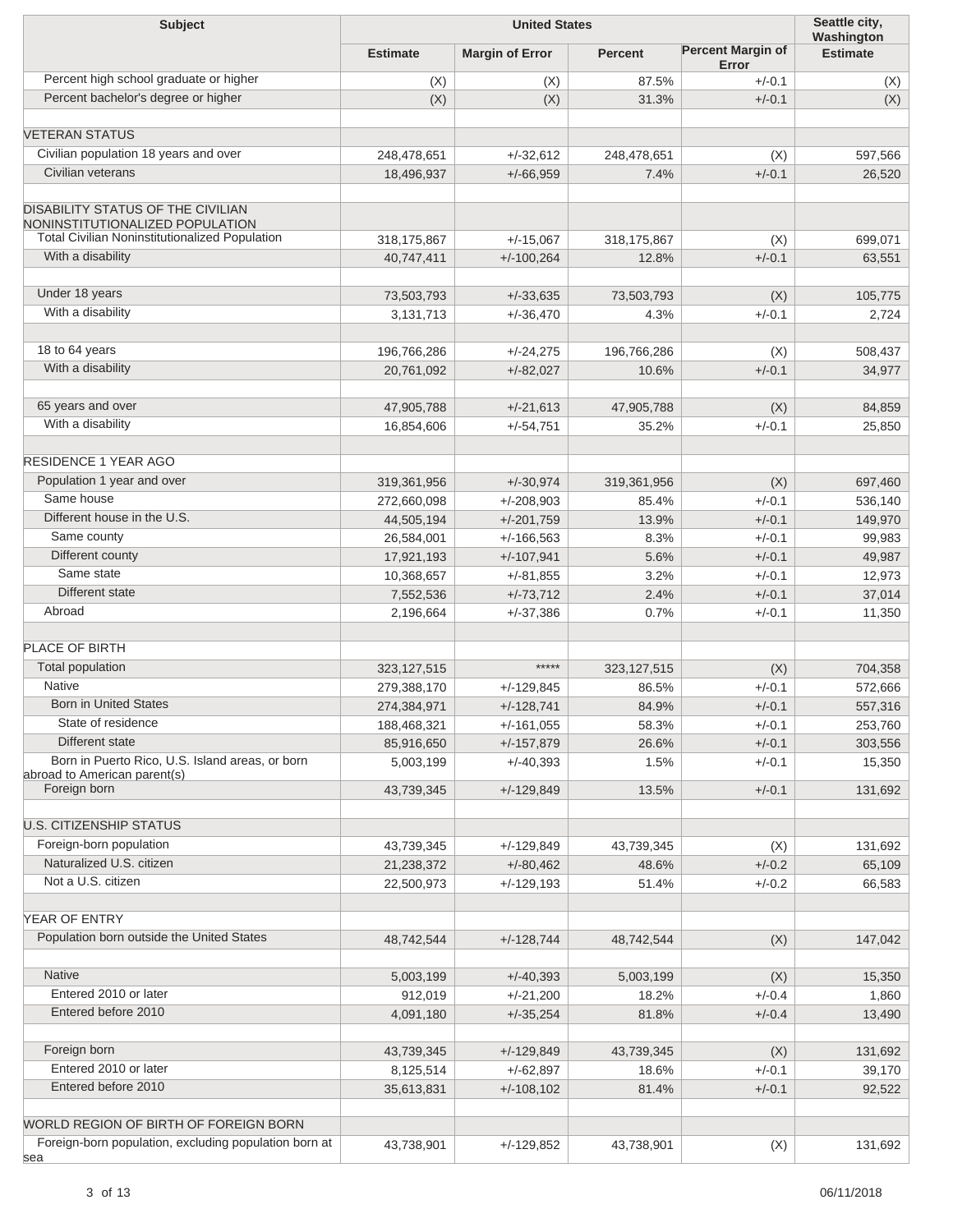| <b>Subject</b>                                 | <b>United States</b> |                        |                |                                   | Seattle city,<br>Washington |
|------------------------------------------------|----------------------|------------------------|----------------|-----------------------------------|-----------------------------|
|                                                | <b>Estimate</b>      | <b>Margin of Error</b> | <b>Percent</b> | <b>Percent Margin of</b><br>Error | <b>Estimate</b>             |
| Europe                                         | 4,785,267            | $+/-36,512$            | 10.9%          | $+/-0.1$                          | 17,921                      |
| Asia                                           | 13,461,081           | $+/-52,769$            | 30.8%          | $+/-0.1$                          | 74,347                      |
| Africa                                         | 2,141,197            | $+/-36,769$            | 4.9%           | $+/-0.1$                          | 16,110                      |
| Oceania                                        | 265,863              | $+/-9,684$             | 0.6%           | $+/-0.1$                          | 1,458                       |
| Latin America                                  | 22,294,730           | $+/-99,070$            | 51.0%          | $+/-0.1$                          | 15,632                      |
| Northern America                               | 790,763              | $+/-14,624$            | 1.8%           | $+/-0.1$                          | 6,224                       |
| LANGUAGE SPOKEN AT HOME                        |                      |                        |                |                                   |                             |
| Population 5 years and over                    | 303,328,961          | $+/-21,564$            | 303,328,961    | (X)                               | 672,950                     |
| English only                                   | 237,810,023          | $+/-162,504$           | 78.4%          | $+/-0.1$                          | 533,769                     |
| Language other than English                    | 65,518,938           | $+/-154,156$           | 21.6%          | $+/-0.1$                          | 139,181                     |
| Speak English less than "very well"            | 26,072,683           | $+/-117,659$           | 8.6%           | $+/-0.1$                          | 53,812                      |
| Spanish                                        | 40,489,813           | $+/-106,762$           | 13.3%          | $+/-0.1$                          | 25,838                      |
| Speak English less than "very well"            | 16,590,392           | $+/-87,904$            | 5.5%           | $+/-0.1$                          | 8,229                       |
| Other Indo-European languages                  | 11,090,060           | $+/-86,378$            | 3.7%           | $+/-0.1$                          | 28,369                      |
| Speak English less than "very well"            | 3,476,086            | $+/-46,153$            | 1.1%           | $+/-0.1$                          | 5,468                       |
| Asian and Pacific Islander languages           | 10,604,324           | $+/-63,476$            | 3.5%           | $+/-0.1$                          | 64,838                      |
| Speak English less than "very well"            | 4,971,907            | $+/-47,010$            | 1.6%           | $+/-0.1$                          | 32,580                      |
| Other languages                                | 3,334,741            | $+/-49,897$            | 1.1%           | $+/-0.1$                          |                             |
| Speak English less than "very well"            | 1,034,298            |                        | 0.3%           | $+/-0.1$                          | 20,136                      |
|                                                |                      | +/-24,910              |                |                                   | 7,535                       |
| <b>ANCESTRY</b>                                |                      |                        |                |                                   |                             |
| Total population                               | 323, 127, 515        | *****                  | 323, 127, 515  | (X)                               | 704,358                     |
| American                                       |                      |                        | 6.2%           | $+/-0.1$                          |                             |
| Arab                                           | 20,151,829           | $+/-112,100$           |                | $+/-0.1$                          | 15,467                      |
| Czech                                          | 2,032,892            | $+/-44,267$            | 0.6%<br>0.4%   | $+/-0.1$                          | 5,686                       |
| Danish                                         | 1,412,051            | $+/-22,079$            |                |                                   | 3,484                       |
| Dutch                                          | 1,295,169            | $+/-22,160$            | 0.4%           | $+/-0.1$                          | 7,293                       |
| English                                        | 4,044,507            | $+/-37,864$            | 1.3%           | $+/-0.1$                          | 11,343                      |
| French (except Basque)                         | 23,835,787           | $+/-94,377$            | 7.4%           | $+/-0.1$                          | 70,428                      |
| French Canadian                                | 7,962,052            | $+/-73,287$            | 2.5%           | $+/-0.1$                          | 20,813                      |
| German                                         | 2,120,016            | $+/-32,598$            | 0.7%           | $+/-0.1$                          | 5,233                       |
| Greek                                          | 44,754,050           | $+/-105,499$           | 13.9%          | $+/-0.1$                          | 118,908                     |
| Hungarian                                      | 1,278,174            | $+/-27,658$            | 0.4%           | $+/-0.1$                          | 2,959                       |
| <b>Irish</b>                                   | 1,424,423            | $+/-25,031$            | 0.4%           | $+/-0.1$                          | 4,477                       |
|                                                | 32,304,175           | $+/-112,639$           | 10.0%          | $+/-0.1$                          | 86,171                      |
| Italian<br>Lithuanian                          | 16,896,518           | +/-96,796              | 5.2%           | $+/-0.1$                          | 29,059                      |
|                                                | 635,409              | $+/-14,718$            | 0.2%           | $+/-0.1$                          | 2,552                       |
| Norwegian<br>Polish                            | 4,421,962            | $+/-36,981$            | 1.4%           | $+/-0.1$                          | 32,331                      |
|                                                | 9,258,128            | $+/-64,443$            | 2.9%           | $+/-0.1$                          | 19,257                      |
| Portuguese<br>Russian                          | 1,375,288            | +/-27,263              | 0.4%           | $+/-0.1$                          | 2,213                       |
| Scotch-Irish                                   | 2,754,205            | $+/-35,789$            | 0.9%           | $+/-0.1$                          | 14,064                      |
|                                                | 3,212,692            | $+/-39,072$            | 1.0%           | $+/-0.1$                          | 11,970                      |
| Scottish                                       | 5,658,914            | $+/-53,093$            | 1.8%           | $+/-0.1$                          | 22,318                      |
| Slovak                                         | 687,243              | $+/-15,043$            | 0.2%           | $+/-0.1$                          | 2,275                       |
| Subsaharan African                             | 3,557,902            | $+/-64,600$            | 1.1%           | $+/-0.1$                          | 24,989                      |
| Swedish                                        | 3,867,110            | $+/-36,970$            | 1.2%           | $+/-0.1$                          | 24,283                      |
| Swiss                                          | 957,460              | $+/-18,714$            | 0.3%           | $+/-0.1$                          | 3,832                       |
| Ukrainian                                      | 1,028,492            | +/-21,870              | 0.3%           | $+/-0.1$                          | 3,988                       |
| Welsh                                          | 1,898,884            | $+/-29,965$            | 0.6%           | $+/-0.1$                          | 8,391                       |
| West Indian (excluding Hispanic origin groups) | 3,019,686            | +/-47,108              | 0.9%           | $+/-0.1$                          | 1,777                       |
| COMPUTERS AND INTERNET USE                     |                      |                        |                |                                   |                             |
| <b>Total households</b>                        | 118,860,065          | $+/-154,606$           | 118,860,065    | (X)                               | 319,125                     |
| With a computer                                | 106,118,106          | $+/-176,492$           | 89.3%          | $+/-0.1$                          | 301,191                     |
| With a broadband Internet subscription         | 96,796,746           | $+/-216,059$           | 81.4%          | $+/-0.1$                          | 288,263                     |
|                                                |                      |                        |                |                                   |                             |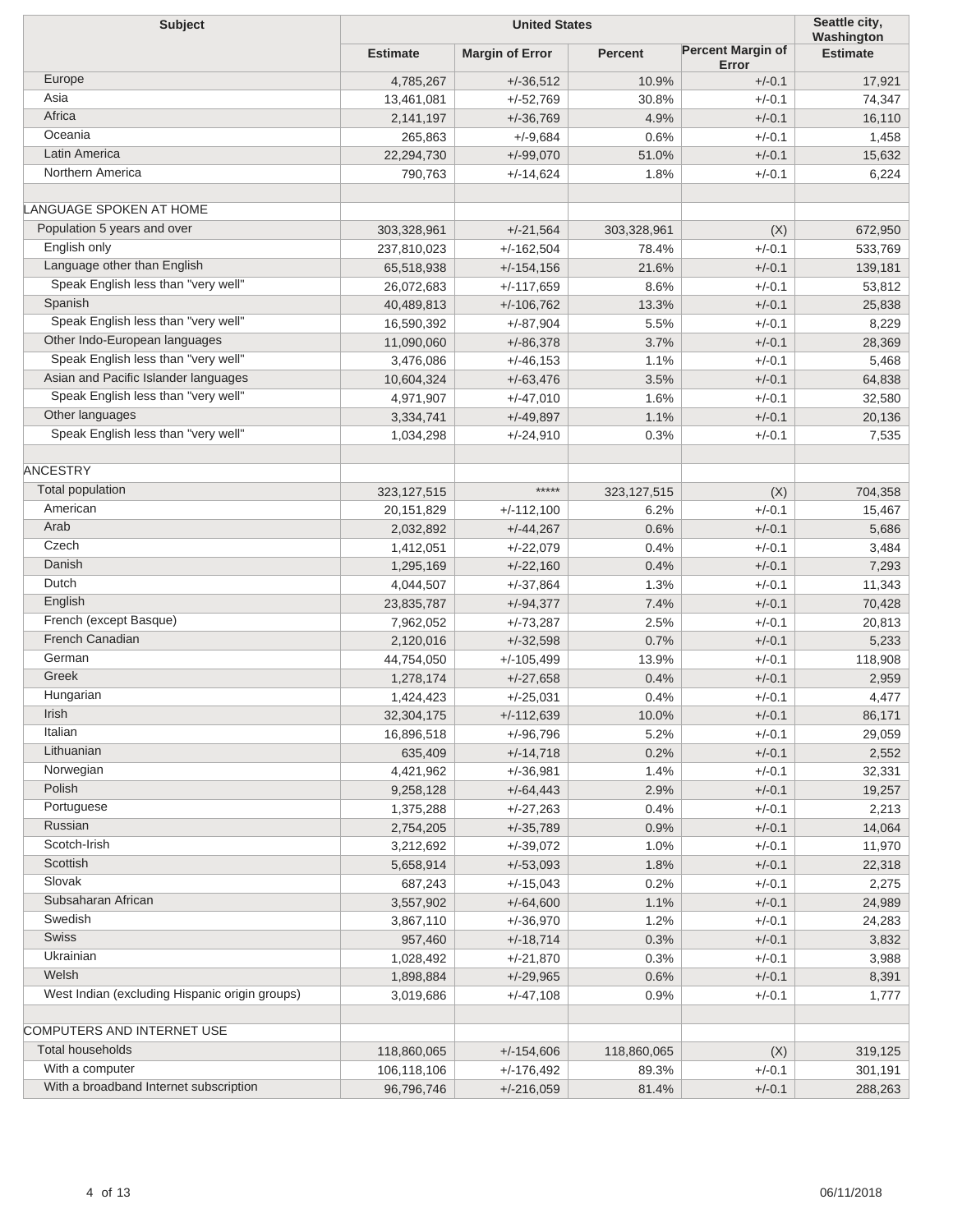| <b>Subject</b>                                                              | Seattle city, Washington |                | Seattle-Tacoma-Bellevue, WA<br><b>Metro Area</b> |                   |                          |
|-----------------------------------------------------------------------------|--------------------------|----------------|--------------------------------------------------|-------------------|--------------------------|
|                                                                             | <b>Margin of Error</b>   | <b>Percent</b> | <b>Percent Margin of</b><br>Error                | <b>Estimate</b>   | <b>Margin of Error</b>   |
| <b>HOUSEHOLDS BY TYPE</b>                                                   |                          |                |                                                  |                   |                          |
| <b>Total households</b>                                                     | $+/-4,737$               | 319,125        | (X)                                              | 1,464,941         | $+/-6,415$               |
| Family households (families)                                                | $+/-3,148$               | 46.2%          | $+/-1.2$                                         | 926,932           | $+/-8,738$               |
| With own children of the householder under 18<br>years                      | $+/-3,146$               | 18.3%          | $+/-1.1$                                         | 413,132           | $+/-6,358$               |
| Married-couple family                                                       | $+/-3,601$               | 36.8%          | $+/-1.3$                                         | 720,464           | $+/-9,344$               |
| With own children of the householder under 18<br>years                      | $+/-2,513$               | 14.3%          | $+/-0.9$                                         | 306,787           | $+/-6,636$               |
| Male householder, no wife present, family                                   | $+/-1,749$               | 2.8%           | $+/-0.6$                                         | 65.850            | $+/-3,992$               |
| With own children of the householder under 18<br>years                      | $+/-1,466$               | 1.4%           | $+/-0.5$                                         | 31,863            | $+/-3,675$               |
| Female householder, no husband present, family                              | $+/-2,108$               | 6.6%           | $+/-0.7$                                         | 140,618           | $+/-5,296$               |
| With own children of the householder under 18<br>years                      | $+/-1,514$               | 2.6%           | $+/-0.5$                                         | 74,482            | $+/-4,389$               |
| Nonfamily households                                                        | $+/-5,849$               | 53.8%          | $+/-1.2$                                         | 538,009           | $+/-8,931$               |
| Householder living alone                                                    | $+/-5,689$               | 38.6%          | $+/-1.4$                                         | 404,836           | $+/-8,371$               |
| 65 years and over                                                           | $+/-2,701$               | 10.5%          | $+/-0.8$                                         | 133,782           | $+/-4,748$               |
| Households with one or more people under 18 years                           | $+/-2,945$               | 19.6%          | $+/-1.1$                                         | 447,551           | $+/-6,357$               |
|                                                                             |                          |                |                                                  |                   |                          |
| Households with one or more people 65 years and<br>over                     | $+/-3,109$               | 20.9%          | $+/-0.9$                                         | 351,747           | $+/-3,517$               |
| Average household size                                                      | $+/-0.03$                |                |                                                  |                   | $+/-0.01$                |
| Average family size                                                         |                          | (X)            | (X)                                              | 2.55              |                          |
|                                                                             | $+/-0.04$                | (X)            | (X)                                              | 3.13              | $+/-0.02$                |
| <b>RELATIONSHIP</b>                                                         |                          |                |                                                  |                   |                          |
| Population in households                                                    | $+/-2,408$               | 681,852        | (X)                                              | 3,732,032         | $+/-3,530$               |
| Householder                                                                 | $+/-4,737$               | 46.8%          | $+/-0.7$                                         | 1,464,941         | $+/-6,415$               |
| Spouse                                                                      | $+/-3,611$               | 17.3%          | $+/-0.5$                                         | 720,196           | $+/-9,159$               |
| Child                                                                       | $+/-5,926$               | 19.3%          | $+/-0.9$                                         | 1,036,448         | $+/-9,791$               |
| Other relatives                                                             | $+/-3,464$               | 3.6%           | $+/-0.5$                                         | 216,214           | $+/-9,636$               |
| <b>Nonrelatives</b>                                                         | $+/-5,534$               | 13.0%          | $+/-0.8$                                         | 294,233           | $+/-9,622$               |
| Unmarried partner                                                           | $+/-2,983$               | 3.9%           | $+/-0.4$                                         | 106,468           | $+/-5,472$               |
| <b>MARITAL STATUS</b>                                                       |                          |                |                                                  |                   |                          |
| Males 15 years and over                                                     | $+/-5,250$               | 306,847        |                                                  | 1,544,018         | $+/-854$                 |
| Never married                                                               |                          |                | (X)<br>$+/-1.4$                                  |                   |                          |
| Now married, except separated                                               | $+/-5,675$               | 47.4%          |                                                  | 561,344           | $+/-8,121$               |
| Separated                                                                   | $+/-4,234$               | 42.1%          | $+/-1.4$                                         | 790,850           | $+/-9,516$               |
| Widowed                                                                     | $+/-966$                 | 0.7%           | $+/-0.3$                                         | 18,778            | $+/-2,284$               |
| <b>Divorced</b>                                                             | $+/-941$<br>$+/-2,566$   | 1.7%<br>8.1%   | $+/-0.3$<br>$+/-0.8$                             | 30,886<br>142,160 | $+/-2,749$<br>$+/-5,987$ |
|                                                                             |                          |                |                                                  |                   |                          |
| Females 15 years and over                                                   | $+/-5,118$               | 305,721        | (X)                                              | 1,561,067         | $+/-946$                 |
| Never married                                                               | $+/-5,516$               | 41.4%          | $+/-1.4$                                         | 463,360           | $+/-7,061$               |
| Now married, except separated                                               | $+/-4,240$               | 40.8%          | $+/-1.6$                                         | 764,949           | $+/-10,263$              |
| Separated                                                                   | $+/-963$                 | 1.1%           | $+/-0.3$                                         | 23,584            | $+/-2,353$               |
| Widowed                                                                     | $+/-2,020$               | 5.7%           | $+/-0.6$                                         | 105,753           | $+/-4,057$               |
| Divorced                                                                    | $+/-3,189$               | 11.1%          | $+/-1.0$                                         | 203,421           | $+/-6,699$               |
| <b>FERTILITY</b>                                                            |                          |                |                                                  |                   |                          |
| Number of women 15 to 50 years old who had a birth<br>in the past 12 months | $+/-1,338$               | 6,963          | (X)                                              | 49,464            | $+/-3,469$               |
| Unmarried women (widowed, divorced, and never<br>married)                   | $+/-566$                 | 17.5%          | $+/-7.1$                                         | 10,344            | $+/-1,651$               |
| Per 1,000 unmarried women                                                   | $+/-4$                   | (X)            | (X)                                              | 21                | $+/-3$                   |
| Per 1,000 women 15 to 50 years old                                          | $+/-7$                   | (X)            | (X)                                              | 52                | $+/-4$                   |
| Per 1,000 women 15 to 19 years old                                          | $+/-5$                   | (X)            | (X)                                              | $\overline{7}$    | $+/-4$                   |
| Per 1,000 women 20 to 34 years old                                          | $+/-10$                  | (X)            | (X)                                              | 82                | $+/-7$                   |
| Per 1,000 women 35 to 50 years old                                          | $+/-10$                  | (X)            | (X)                                              | 34                | $+/-4$                   |
|                                                                             |                          |                |                                                  |                   |                          |
| <b>GRANDPARENTS</b>                                                         |                          |                |                                                  |                   |                          |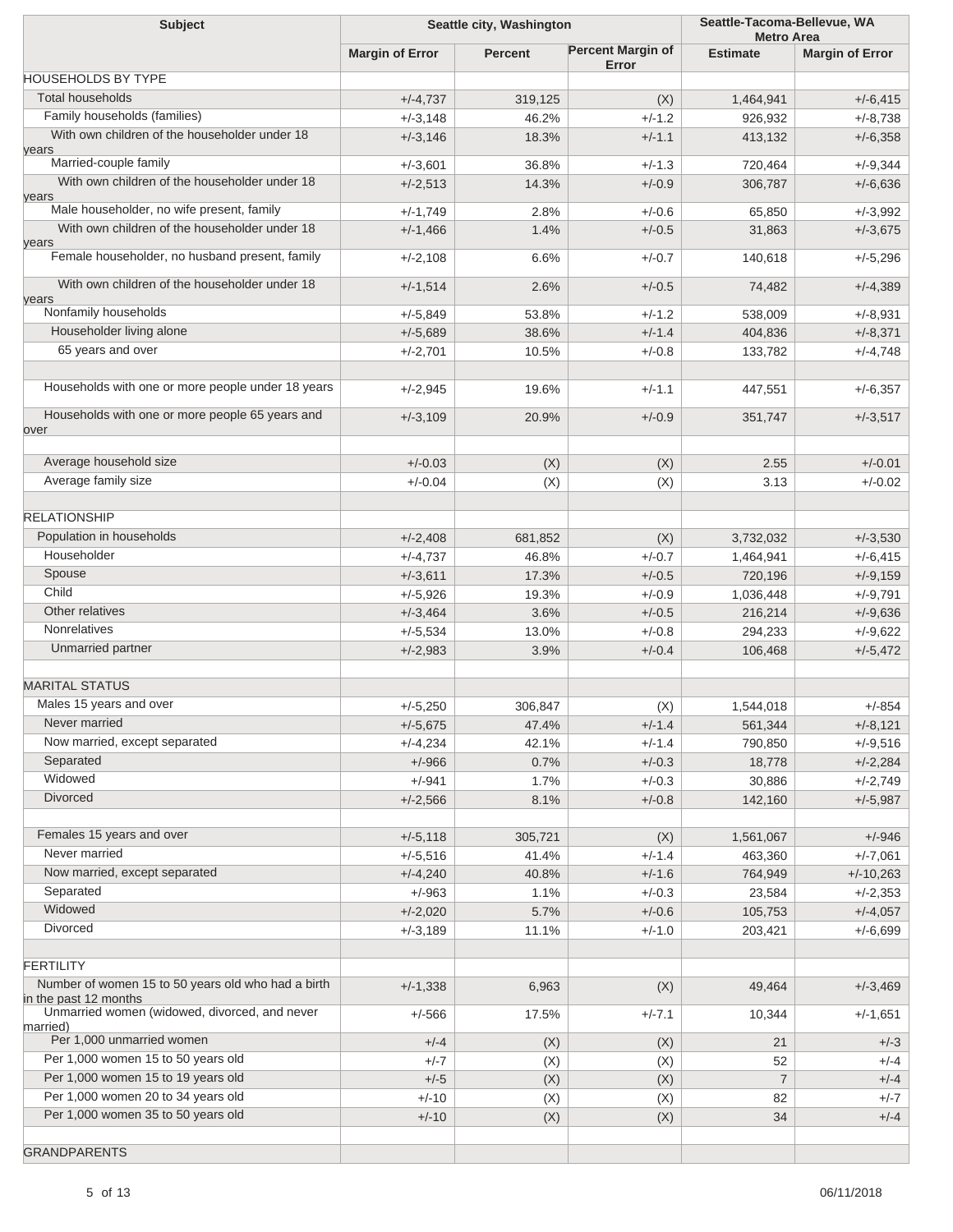| <b>Subject</b>                                                         | Seattle city, Washington |                |                                   | Seattle-Tacoma-Bellevue, WA<br><b>Metro Area</b> |                           |
|------------------------------------------------------------------------|--------------------------|----------------|-----------------------------------|--------------------------------------------------|---------------------------|
|                                                                        | <b>Margin of Error</b>   | <b>Percent</b> | <b>Percent Margin of</b><br>Error | <b>Estimate</b>                                  | <b>Margin of Error</b>    |
| Number of grandparents living with own grandchildren<br>under 18 years | N                        | N              | N                                 | 68,374                                           | $+/-5,197$                |
| Grandparents responsible for grandchildren                             | $\mathsf{N}$             | $\mathsf{N}$   | $\mathsf{N}$                      | 18,471                                           | $+/-2,609$                |
| Years responsible for grandchildren                                    |                          |                |                                   |                                                  |                           |
| Less than 1 year                                                       | N                        | N              | $\mathsf{N}$                      | 5,387                                            | $+/-1,591$                |
| 1 or 2 years                                                           | N                        | N              | N                                 | 3,853                                            | $+/-1,156$                |
| 3 or 4 years                                                           | $\mathsf{N}$             | N              | $\mathsf{N}$                      | 3,210                                            | $+/-1,291$                |
| 5 or more years                                                        | N                        | N              | N                                 | 6,021                                            | $+/-1,501$                |
| Number of grandparents responsible for own                             |                          |                |                                   |                                                  |                           |
| grandchildren under 18 years                                           | N                        | N              | N                                 | 18,471                                           | $+/-2,609$                |
| Who are female                                                         | $+/-745$                 | 93.1%          | $+/-10.3$                         | 10,884                                           | $+/-1,672$                |
| Who are married                                                        | $+/-284$                 | 25.7%          | $+/-27.0$                         | 11,611                                           | $+/-2,236$                |
| <b>SCHOOL ENROLLMENT</b>                                               |                          |                |                                   |                                                  |                           |
| Population 3 years and over enrolled in school                         | $+/-6,547$               | 154,555        | (X)                               | 885,752                                          | $+/-9,060$                |
| Nursery school, preschool                                              | $+/-1,782$               | 7.2%           | $+/-1.2$                          | 61,842                                           | $+/-3,446$                |
| Kindergarten                                                           | $+/-1,454$               | 3.9%           | $+/-0.9$                          | 43,041                                           | $+/-3,191$                |
| Elementary school (grades 1-8)                                         | $+/-3,354$               | 30.3%          | $+/-1.9$                          | 358,394                                          | $+/-4,257$                |
| High school (grades 9-12)                                              |                          |                | $+/-1.4$                          |                                                  | $+/-3,768$                |
| College or graduate school                                             | $+/-2,328$<br>$+/-5,025$ | 13.1%<br>45.4% | $+/-2.4$                          | 179,170<br>243,305                               |                           |
|                                                                        |                          |                |                                   |                                                  | $+/-7,343$                |
| <b>EDUCATIONAL ATTAINMENT</b>                                          |                          |                |                                   |                                                  |                           |
| Population 25 years and over                                           | $+/-5,611$               | 518,986        | (X)                               | 2,645,731                                        | $+/-1,153$                |
| Less than 9th grade                                                    | $+/-2,682$               | 2.9%           | $+/-0.5$                          | 87,879                                           | $+/-5,943$                |
| 9th to 12th grade, no diploma                                          | $+/-1,919$               | 2.7%           | $+/-0.4$                          | 125,014                                          | $+/-6,972$                |
| High school graduate (includes equivalency)                            | $+/-3,902$               | 9.3%           | $+/-0.7$                          | 517,528                                          | $+/-11,874$               |
| Some college, no degree                                                | $+/-4,078$               | 15.3%          | $+/-0.7$                          | 563,668                                          | $+/-10,103$               |
| Associate's degree                                                     | $+/-2,967$               | 6.7%           | $+/-0.6$                          | 241,363                                          | $+/-7,599$                |
| Bachelor's degree                                                      | $+/-5,535$               | 35.9%          | $+/-1.0$                          | 689,822                                          | $+/-11,953$               |
| Graduate or professional degree                                        | $+/-5,601$               | 27.3%          | $+/-1.1$                          | 420,457                                          | $+/-9,301$                |
|                                                                        |                          |                |                                   |                                                  |                           |
| Percent high school graduate or higher                                 | (X)                      | 94.4%          | $+/-0.6$                          | (X)                                              | (X)                       |
| Percent bachelor's degree or higher                                    | (X)                      | 63.1%          | $+/-1.1$                          | (X)                                              | (X)                       |
| <b>VETERAN STATUS</b>                                                  |                          |                |                                   |                                                  |                           |
| Civilian population 18 years and over                                  | $+/-5,034$               | 597,566        | (X)                               | 2,951,639                                        | $+/-2,165$                |
| Civilian veterans                                                      | $+/-2,614$               | 4.4%           | $+/-0.4$                          | 241,776                                          | $+/-7,221$                |
| <b>DISABILITY STATUS OF THE CIVILIAN</b>                               |                          |                |                                   |                                                  |                           |
| NONINSTITUTIONALIZED POPULATION                                        |                          |                |                                   |                                                  |                           |
| <b>Total Civilian Noninstitutionalized Population</b>                  | $+/-1,526$               | 699,071        | (X)                               | 3,755,425                                        | $+/-2,943$                |
| With a disability                                                      | $+/-3,487$               | 9.1%           | $+/-0.5$                          | 417,592                                          | $+/-10,089$               |
|                                                                        |                          |                |                                   |                                                  |                           |
| Under 18 years                                                         | $+/-5,077$               | 105,775        | (X)                               | 826,874                                          | $+/-285$                  |
| With a disability                                                      | $+/-774$                 | 2.6%           | $+/-0.8$                          | 27,692                                           | $+/-2,841$                |
| 18 to 64 years                                                         | $+/-5,121$               | 508,437        | (X)                               | 2,448,841                                        | $+/-2,913$                |
| With a disability                                                      | $+/-3,006$               | 6.9%           | $+/-0.6$                          | 226,344                                          | $+/-8,430$                |
|                                                                        |                          |                |                                   |                                                  |                           |
| 65 years and over                                                      | $+/-3,993$               | 84,859         | (X)                               | 479,710                                          | $+/-1,078$                |
| With a disability                                                      | $+/-2,225$               | 30.5%          | $+/-2.2$                          | 163,556                                          | $+/-5,036$                |
| RESIDENCE 1 YEAR AGO                                                   |                          |                |                                   |                                                  |                           |
| Population 1 year and over                                             |                          |                |                                   |                                                  |                           |
| Same house                                                             | $+/-1,367$               | 697,460        | (X)                               | 3,751,845                                        | $+/-2,942$                |
| Different house in the U.S.                                            | $+/-9,953$               | 76.9%          | $+/-1.4$                          | 3,071,853                                        | $+/-20,510$               |
| Same county                                                            | $+/-9,386$               | 21.5%          | $+/-1.4$                          | 636,079                                          | $+/-20,448$               |
| Different county                                                       | $+/-7,266$               | 14.3%<br>7.2%  | $+/-1.0$<br>$+/-0.8$              | 402,461<br>233,618                               | $+/-16,951$               |
| Same state                                                             | $+/-5,516$<br>$+/-1,978$ | 1.9%           | $+/-0.3$                          | 98,412                                           | $+/-13,002$<br>$+/-6,939$ |
|                                                                        |                          |                |                                   |                                                  |                           |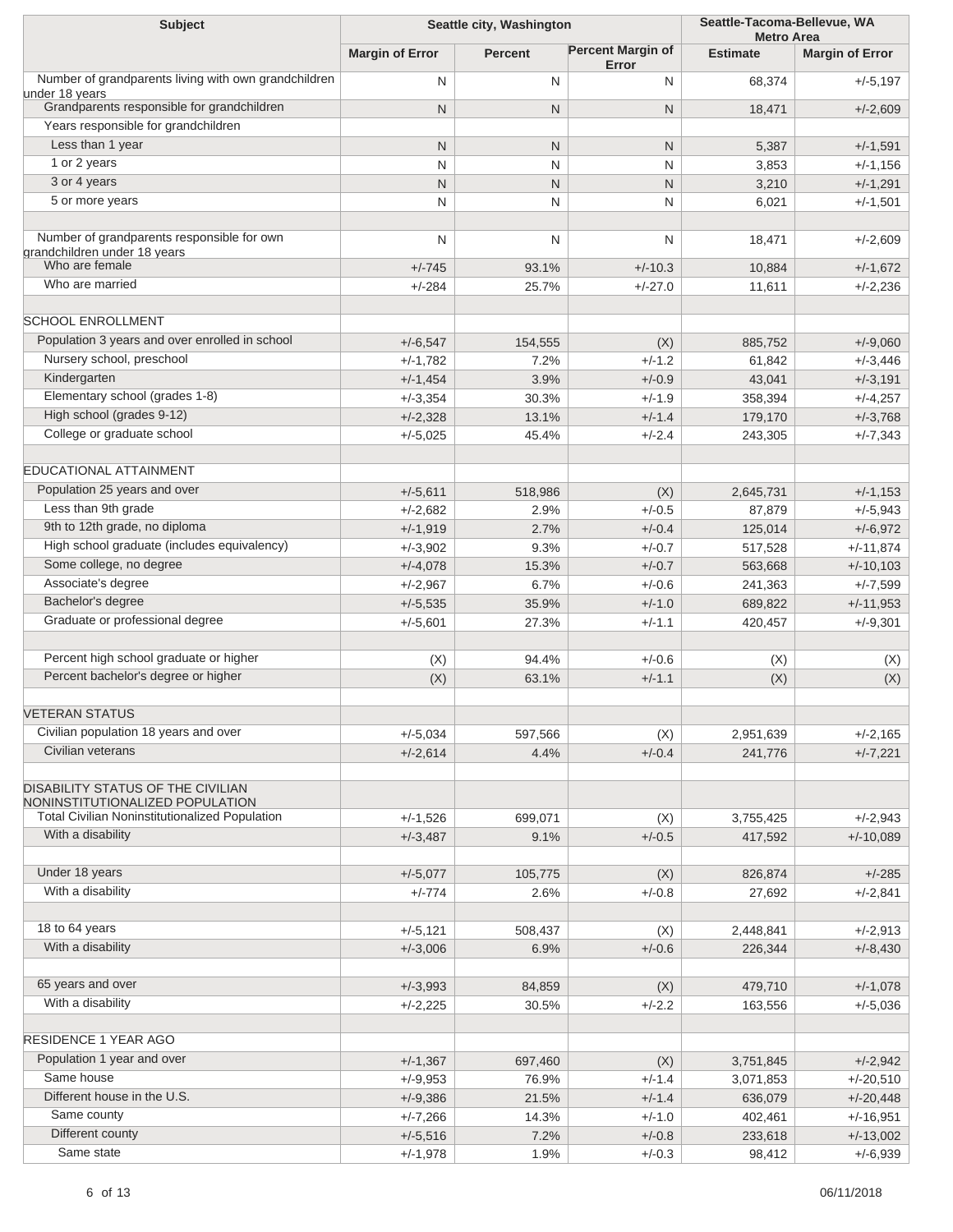| <b>Subject</b>                                               | Seattle city, Washington |                |                                   | Seattle-Tacoma-Bellevue, WA<br><b>Metro Area</b> |                        |
|--------------------------------------------------------------|--------------------------|----------------|-----------------------------------|--------------------------------------------------|------------------------|
|                                                              | <b>Margin of Error</b>   | <b>Percent</b> | <b>Percent Margin of</b><br>Error | <b>Estimate</b>                                  | <b>Margin of Error</b> |
| Different state                                              | $+/-4,943$               | 5.3%           | $+/-0.7$                          | 135,206                                          | $+/-10,444$            |
| Abroad                                                       | $+/-2,496$               | 1.6%           | $+/-0.4$                          | 43,913                                           | $+/-5,058$             |
| PLACE OF BIRTH                                               |                          |                |                                   |                                                  |                        |
| Total population                                             | $+/-51$                  | 704,358        | (X)                               | 3,798,902                                        | *****                  |
| <b>Native</b>                                                | $+/-7,558$               | 81.3%          | $+/-1.1$                          | 3,108,672                                        | $+/-14,797$            |
| <b>Born in United States</b>                                 | $+/-7,950$               | 79.1%          | $+/-1.1$                          | 3,025,824                                        | $+/-14,108$            |
| State of residence                                           | $+/-8,497$               | 36.0%          | $+/-1.2$                          | 1,684,277                                        | $+/-18,983$            |
| Different state                                              | $+/-9,405$               | 43.1%          | $+/-1.3$                          | 1,341,547                                        | $+/-17,993$            |
| Born in Puerto Rico, U.S. Island areas, or born              | $+/-2,512$               | 2.2%           | $+/-0.4$                          | 82,848                                           | $+/-4,332$             |
| abroad to American parent(s)<br>Foreign born                 | $+/-7,567$               | 18.7%          | $+/-1.1$                          | 690,230                                          | $+/-14,797$            |
|                                                              |                          |                |                                   |                                                  |                        |
| <b>U.S. CITIZENSHIP STATUS</b>                               |                          |                |                                   |                                                  |                        |
| Foreign-born population                                      | $+/-7,567$               | 131,692        | (X)                               | 690,230                                          | $+/-14,797$            |
| Naturalized U.S. citizen                                     | $+/-4,835$               | 49.4%          | $+/-3.2$                          | 342,955                                          | $+/-10,742$            |
| Not a U.S. citizen                                           | $+/-6,365$               | 50.6%          | $+/-3.2$                          | 347,275                                          | $+/-11,711$            |
| YEAR OF ENTRY                                                |                          |                |                                   |                                                  |                        |
| Population born outside the United States                    | $+/-7,959$               | 147,042        | (X)                               | 773,078                                          | $+/-14,108$            |
| <b>Native</b>                                                | $+/-2,512$               | 15,350         | (X)                               | 82,848                                           | $+/-4,332$             |
| Entered 2010 or later                                        | $+/-959$                 | 12.1%          | $+/-5.9$                          | 11,731                                           | $+/-2,367$             |
| Entered before 2010                                          | $+/-2,348$               | 87.9%          | $+/-5.9$                          | 71,117                                           | $+/-4,690$             |
|                                                              |                          |                |                                   |                                                  |                        |
| Foreign born                                                 | $+/-7,567$               | 131,692        | (X)                               | 690,230                                          | $+/-14,797$            |
| Entered 2010 or later                                        | $+/-5,409$               | 29.7%          | $+/-3.2$                          | 164,151                                          | $+/-8,273$             |
| Entered before 2010                                          | $+/-5,594$               | 70.3%          | $+/-3.2$                          | 526,079                                          | $+/-13,036$            |
| WORLD REGION OF BIRTH OF FOREIGN BORN                        |                          |                |                                   |                                                  |                        |
| Foreign-born population, excluding population born at<br>sea | $+/-7,567$               | 131,692        | (X)                               | 690,230                                          | $+/-14,797$            |
| Europe                                                       | $+/-2,552$               | 13.6%          | $+/-1.8$                          | 95,976                                           | $+/-6,462$             |
| Asia                                                         | $+/-6,505$               | 56.5%          | $+/-3.6$                          | 359,318                                          | $+/-8,833$             |
| Africa                                                       | $+/-3,759$               | 12.2%          | $+/-2.8$                          | 58,270                                           | $+/-5,808$             |
| Oceania                                                      | $+/-798$                 | 1.1%           | $+/-0.6$                          | 16,446                                           | $+/-3,667$             |
| Latin America                                                | $+/-3,410$               | 11.9%          | $+/-2.4$                          | 135,121                                          | $+/-6,736$             |
| Northern America                                             | $+/-1,403$               | 4.7%           | $+/-1.1$                          | 25,099                                           | $+/-2,539$             |
| LANGUAGE SPOKEN AT HOME                                      |                          |                |                                   |                                                  |                        |
| Population 5 years and over                                  | $+/-3,107$               | 672,950        | (X)                               | 3,561,057                                        | $+/-615$               |
| English only                                                 | $+/-8,747$               | 79.3%          | $+/-1.3$                          | 2,755,713                                        | $+/-17,086$            |
| Language other than English                                  | $+/-8,551$               | 20.7%          | $+/-1.3$                          | 805,344                                          | $+/-17,137$            |
| Speak English less than "very well"                          | $+/-4,538$               | 8.0%           | $+/-0.7$                          | 318,892                                          | $+/-10,567$            |
| Spanish                                                      | $+/-4,410$               | 3.8%           | $+/-0.7$                          | 224,875                                          | $+/-8,786$             |
| Speak English less than "very well"                          | $+/-2,478$               | 1.2%           | $+/-0.4$                          | 91,237                                           | $+/-5,559$             |
| Other Indo-European languages                                | $+/-3,856$               | 4.2%           | $+/-0.6$                          | 182,095                                          | $+/-10,954$            |
| Speak English less than "very well"                          | $+/-1,629$               | 0.8%           | $+/-0.2$                          | 52,884                                           | $+/-5,595$             |
| Asian and Pacific Islander languages                         | $+/-5,039$               | 9.6%           | $+/-0.7$                          | 321,511                                          | $+/-9,547$             |
| Speak English less than "very well"                          | $+/-3,812$               | 4.8%           | $+/-0.6$                          | 147,285                                          | $+/-7,112$             |
| Other languages                                              | $+/-4,401$               | 3.0%           | $+/-0.7$                          | 76,863                                           | $+/-8,919$             |
| Speak English less than "very well"                          | $+/-2,247$               | 1.1%           | $+/-0.3$                          | 27,486                                           | $+/-4,035$             |
| <b>ANCESTRY</b>                                              |                          |                |                                   |                                                  |                        |
| Total population                                             | $+/-51$                  | 704,358        | (X)                               | 3,798,902                                        | *****                  |
| American                                                     | $+/-2,479$               | 2.2%           | $+/-0.4$                          | 119,841                                          | $+/-7,052$             |
| Arab                                                         | $+/-2,872$               | 0.8%           | $+/-0.4$                          | 24,480                                           | $+/-6,224$             |
| Czech                                                        | $+/-1,028$               | 0.5%           | $+/-0.1$                          | 18,550                                           | $+/-3,032$             |
| Danish                                                       | $+/-1,643$               | 1.0%           | $+/-0.2$                          | 33,675                                           | $+/-3,395$             |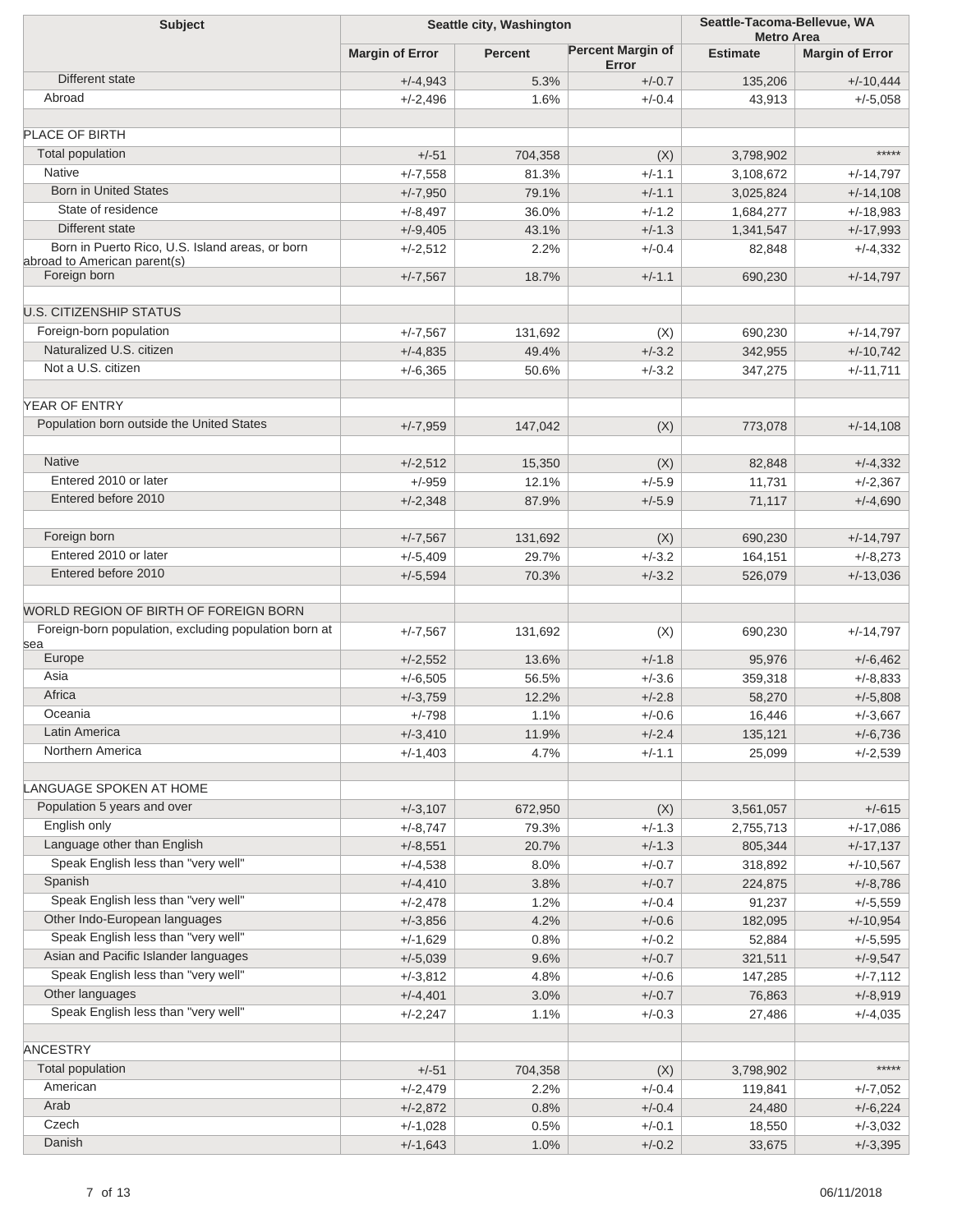| <b>Subject</b>                                 | Seattle city, Washington |                |                                   | Seattle-Tacoma-Bellevue, WA<br><b>Metro Area</b> |                        |
|------------------------------------------------|--------------------------|----------------|-----------------------------------|--------------------------------------------------|------------------------|
|                                                | <b>Margin of Error</b>   | <b>Percent</b> | <b>Percent Margin of</b><br>Error | <b>Estimate</b>                                  | <b>Margin of Error</b> |
| Dutch                                          | $+/-2.651$               | 1.6%           | $+/-0.4$                          | 61,538                                           | $+/-5,780$             |
| English                                        | $+/-4,547$               | 10.0%          | $+/-0.6$                          | 366,354                                          | $+/-12,415$            |
| French (except Basque)                         | $+/-2,288$               | 3.0%           | $+/-0.3$                          | 112,408                                          | $+/-7,150$             |
| French Canadian                                | $+/-1,195$               | 0.7%           | $+/-0.2$                          | 27,377                                           | $+/-3,931$             |
| German                                         | $+/-6,564$               | 16.9%          | $+/-0.9$                          | 603,309                                          | $+/-15,165$            |
| Greek                                          | $+/-932$                 | 0.4%           | $+/-0.1$                          | 13,880                                           | $+/-3,030$             |
| Hungarian                                      | $+/-1,305$               | 0.6%           | $+/-0.2$                          | 16,352                                           | $+/-2,606$             |
| <b>Irish</b>                                   | $+/-5,363$               | 12.2%          | $+/-0.8$                          | 384,614                                          | $+/-14,294$            |
| Italian                                        | $+/-3,406$               | 4.1%           | $+/-0.5$                          | 144,566                                          | $+/-8,492$             |
| Lithuanian                                     | $+/-847$                 | 0.4%           | $+/-0.1$                          | 7,772                                            | $+/-1,872$             |
| Norwegian                                      | $+/-3.037$               | 4.6%           | $+/-0.4$                          | 214,200                                          | $+/-10,946$            |
| Polish                                         | $+/-2,781$               | 2.7%           | $+/-0.4$                          | 75,372                                           | $+/-6,469$             |
| Portuguese                                     | $+/-932$                 | 0.3%           | $+/-0.1$                          | 11,941                                           | $+/-3,313$             |
| Russian                                        | $+/-2,524$               | 2.0%           | $+/-0.4$                          | 50,593                                           | $+/-5,643$             |
| Scotch-Irish                                   | $+/-2,343$               | 1.7%           | $+/-0.3$                          | 48,322                                           | $+/-4,160$             |
| Scottish                                       | $+/-2,781$               | 3.2%           | $+/-0.4$                          | 104,894                                          | $+/-6,311$             |
| Slovak                                         | $+/-907$                 | 0.3%           | $+/-0.1$                          | 4,977                                            | $+/-1,400$             |
| Subsaharan African                             | $+/-5,884$               | 3.5%           | $+/-0.8$                          | 84,570                                           | $+/-8,068$             |
| Swedish                                        | $+/-3,134$               | 3.4%           | $+/-0.4$                          | 116,481                                          | $+/-6,602$             |
| <b>Swiss</b>                                   | $+/-1,638$               | 0.5%           | $+/-0.2$                          | 18,887                                           | $+/-3,008$             |
| Ukrainian                                      | $+/-1,296$               | 0.6%           | $+/-0.2$                          | 35,265                                           | $+/-6,416$             |
| Welsh                                          | $+/-1,660$               | 1.2%           | $+/-0.2$                          | 39,174                                           | $+/-4,549$             |
| West Indian (excluding Hispanic origin groups) | $+/-866$                 | 0.3%           | $+/-0.1$                          | 6,971                                            | $+/-1,764$             |
|                                                |                          |                |                                   |                                                  |                        |
| COMPUTERS AND INTERNET USE                     |                          |                |                                   |                                                  |                        |
| <b>Total households</b>                        | $+/-4,737$               | 319,125        | (X)                               | 1,464,941                                        | $+/-6,415$             |
| With a computer                                | $+/-4,536$               | 94.4%          | $+/-0.6$                          | 1,384,586                                        | $+/-7,615$             |
| With a broadband Internet subscription         | $+/-4,577$               | 90.3%          | $+/-0.8$                          | 1,315,932                                        | $+/-8,268$             |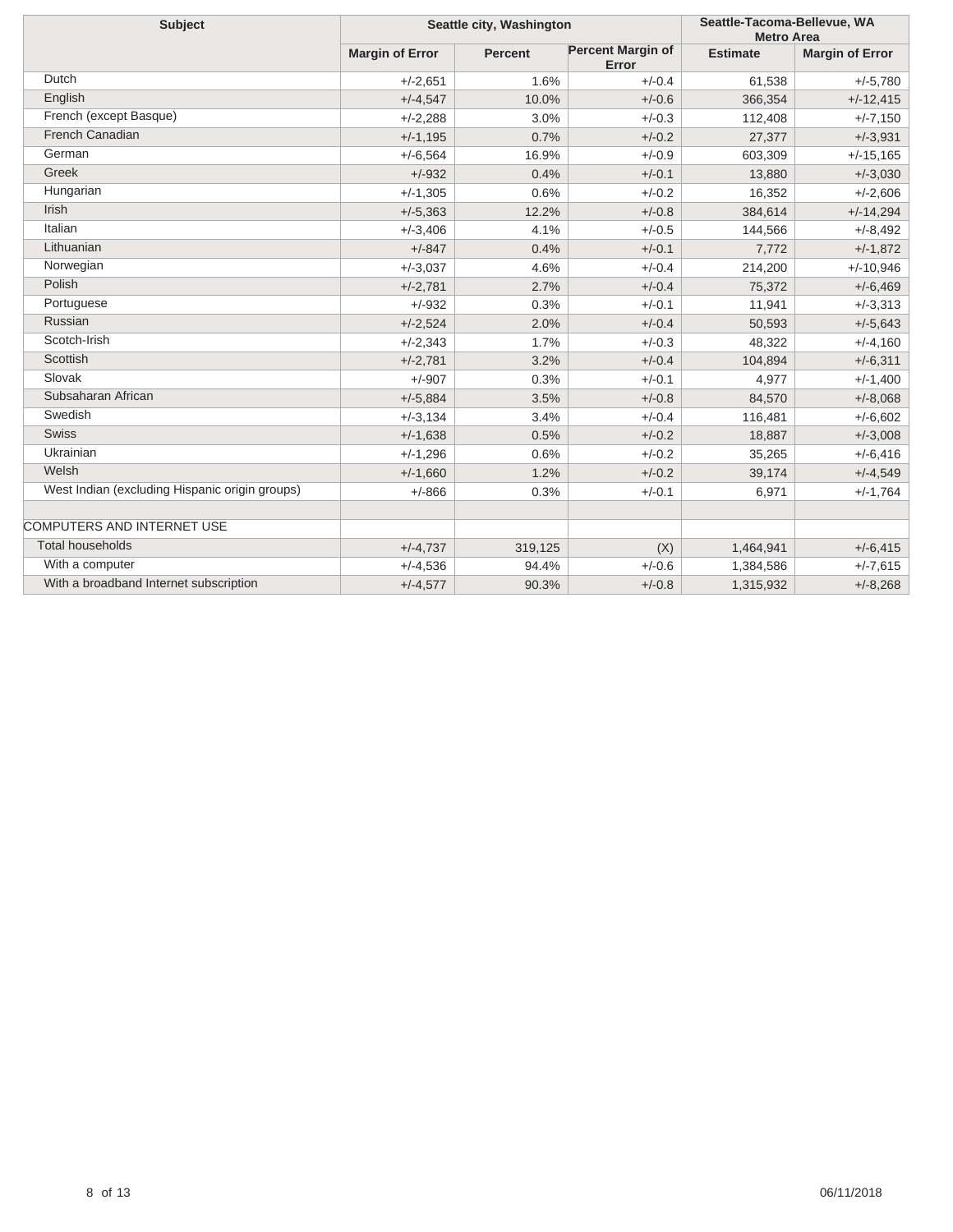| <b>Subject</b>                                                         | Seattle-Tacoma-Bellevue, WA<br><b>Metro Area</b> |                          |
|------------------------------------------------------------------------|--------------------------------------------------|--------------------------|
|                                                                        | <b>Percent</b>                                   | <b>Percent Margin of</b> |
|                                                                        |                                                  | Error                    |
| <b>HOUSEHOLDS BY TYPE</b>                                              |                                                  |                          |
| <b>Total households</b>                                                | 1,464,941                                        | (X)                      |
| Family households (families)                                           | 63.3%                                            | $+/-0.6$                 |
| With own children of the householder under 18<br>years                 | 28.2%                                            | $+/-0.4$                 |
| Married-couple family                                                  | 49.2%                                            | $+/-0.6$                 |
| With own children of the householder under 18<br>years                 | 20.9%                                            | $+/-0.4$                 |
| Male householder, no wife present, family                              | 4.5%                                             | $+/-0.3$                 |
| With own children of the householder under 18<br>years                 | 2.2%                                             | $+/-0.2$                 |
| Female householder, no husband present, family                         | 9.6%                                             | $+/-0.4$                 |
| With own children of the householder under 18<br>years                 | 5.1%                                             | $+/-0.3$                 |
| Nonfamily households                                                   | 36.7%                                            | $+/-0.6$                 |
| Householder living alone                                               | 27.6%                                            | $+/-0.6$                 |
| 65 years and over                                                      | 9.1%                                             | $+/-0.3$                 |
|                                                                        |                                                  |                          |
| Households with one or more people under 18 years                      | 30.6%                                            | $+/-0.4$                 |
| Households with one or more people 65 years and                        | 24.0%                                            | $+/-0.2$                 |
| over                                                                   |                                                  |                          |
| Average household size                                                 | (X)                                              | (X)                      |
| Average family size                                                    | (X)                                              | (X)                      |
|                                                                        |                                                  |                          |
| <b>RELATIONSHIP</b>                                                    |                                                  |                          |
| Population in households                                               | 3,732,032                                        | (X)                      |
| Householder                                                            | 39.3%                                            | $+/-0.2$                 |
| Spouse                                                                 | 19.3%                                            | $+/-0.2$                 |
| Child                                                                  | 27.8%                                            | $+/-0.3$                 |
| Other relatives                                                        | 5.8%                                             | $+/-0.3$                 |
| <b>Nonrelatives</b>                                                    | 7.9%                                             | $+/-0.3$                 |
| Unmarried partner                                                      | 2.9%                                             | $+/-0.1$                 |
|                                                                        |                                                  |                          |
| <b>MARITAL STATUS</b>                                                  |                                                  |                          |
| Males 15 years and over                                                | 1,544,018                                        | (X)                      |
| Never married                                                          | 36.4%                                            | $+/-0.5$                 |
| Now married, except separated                                          | 51.2%                                            | $+/-0.6$                 |
| Separated                                                              | 1.2%                                             | $+/-0.1$                 |
| Widowed                                                                | 2.0%                                             | $+/-0.2$                 |
| <b>Divorced</b>                                                        | 9.2%                                             | $+/-0.4$                 |
|                                                                        |                                                  |                          |
| Females 15 years and over                                              | 1,561,067                                        | (X)                      |
| Never married                                                          | 29.7%                                            | $+/-0.5$                 |
| Now married, except separated                                          | 49.0%                                            | $+/-0.7$                 |
| Separated                                                              | 1.5%                                             | $+/-0.2$                 |
| Widowed                                                                | 6.8%                                             | $+/-0.3$                 |
| <b>Divorced</b>                                                        | 13.0%                                            | $+/-0.4$                 |
|                                                                        |                                                  |                          |
| <b>FERTILITY</b>                                                       |                                                  |                          |
| Number of women 15 to 50 years old who had a birth                     | 49,464                                           | (X)                      |
| in the past 12 months<br>Unmarried women (widowed, divorced, and never | 20.9%                                            | $+/-3.2$                 |
| married)                                                               |                                                  |                          |
| Per 1,000 unmarried women                                              | (X)                                              | (X)                      |
| Per 1,000 women 15 to 50 years old                                     | (X)                                              | (X)                      |
| Per 1,000 women 15 to 19 years old                                     | (X)                                              | (X)                      |
| Per 1,000 women 20 to 34 years old                                     | (X)                                              | (X)                      |
| Per 1,000 women 35 to 50 years old                                     | (X)                                              | (X)                      |
|                                                                        |                                                  |                          |
| <b>GRANDPARENTS</b>                                                    |                                                  |                          |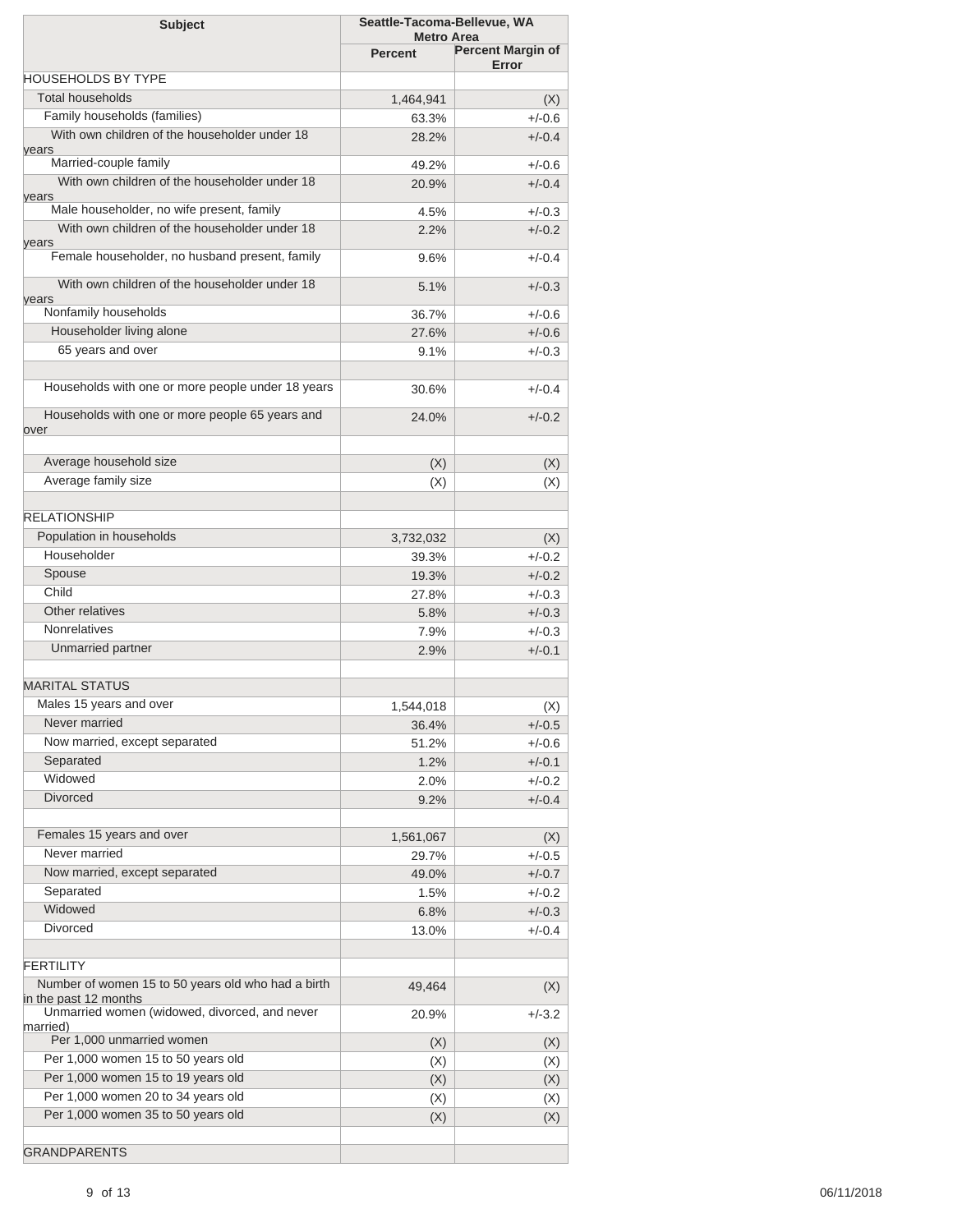| <b>Subject</b>                                                         | Seattle-Tacoma-Bellevue, WA<br><b>Metro Area</b> |                          |  |
|------------------------------------------------------------------------|--------------------------------------------------|--------------------------|--|
|                                                                        | <b>Percent</b>                                   | <b>Percent Margin of</b> |  |
|                                                                        |                                                  | Error                    |  |
| Number of grandparents living with own grandchildren<br>under 18 years | 68,374                                           | (X)                      |  |
| Grandparents responsible for grandchildren                             | 27.0%                                            | $+/-3.3$                 |  |
| Years responsible for grandchildren                                    |                                                  |                          |  |
| Less than 1 year                                                       | 7.9%                                             | $+/-2.1$                 |  |
| 1 or 2 years                                                           | 5.6%                                             | $+/-1.7$                 |  |
| 3 or 4 years                                                           | 4.7%                                             | $+/-1.9$                 |  |
| 5 or more years                                                        | 8.8%                                             | $+/-2.2$                 |  |
| Number of grandparents responsible for own                             | 18,471                                           | (X)                      |  |
| grandchildren under 18 years<br>Who are female                         |                                                  |                          |  |
| Who are married                                                        | 58.9%                                            | $+/-5.0$                 |  |
|                                                                        | 62.9%                                            | $+/-7.9$                 |  |
| <b>SCHOOL ENROLLMENT</b>                                               |                                                  |                          |  |
| Population 3 years and over enrolled in school                         | 885,752                                          | (X)                      |  |
| Nursery school, preschool                                              | 7.0%                                             | $+/-0.4$                 |  |
| Kindergarten                                                           | 4.9%                                             | $+/-0.4$                 |  |
| Elementary school (grades 1-8)                                         | 40.5%                                            | $+/-0.6$                 |  |
| High school (grades 9-12)                                              |                                                  | $+/-0.4$                 |  |
| College or graduate school                                             | 20.2%                                            |                          |  |
|                                                                        | 27.5%                                            | $+/-0.6$                 |  |
| <b>EDUCATIONAL ATTAINMENT</b>                                          |                                                  |                          |  |
| Population 25 years and over                                           | 2,645,731                                        | (X)                      |  |
| Less than 9th grade                                                    | 3.3%                                             | $+/-0.2$                 |  |
| 9th to 12th grade, no diploma                                          | 4.7%                                             | $+/-0.3$                 |  |
| High school graduate (includes equivalency)                            | 19.6%                                            | $+/-0.4$                 |  |
| Some college, no degree                                                | 21.3%                                            | $+/-0.4$                 |  |
| Associate's degree                                                     | 9.1%                                             | $+/-0.3$                 |  |
| Bachelor's degree                                                      | 26.1%                                            | $+/-0.5$                 |  |
| Graduate or professional degree                                        | 15.9%                                            | $+/-0.4$                 |  |
|                                                                        |                                                  |                          |  |
| Percent high school graduate or higher                                 | 92.0%                                            | $+/-0.3$                 |  |
| Percent bachelor's degree or higher                                    | 42.0%                                            | $+/-0.5$                 |  |
|                                                                        |                                                  |                          |  |
| <b>VETERAN STATUS</b>                                                  |                                                  |                          |  |
| Civilian population 18 years and over                                  | 2,951,639                                        | (X)                      |  |
| Civilian veterans                                                      | 8.2%                                             | $+/-0.2$                 |  |
| DISABILITY STATUS OF THE CIVILIAN                                      |                                                  |                          |  |
| NONINSTITUTIONALIZED POPULATION                                        |                                                  |                          |  |
| <b>Total Civilian Noninstitutionalized Population</b>                  | 3,755,425                                        | (X)                      |  |
| With a disability                                                      | 11.1%                                            | $+/-0.3$                 |  |
| Under 18 years                                                         | 826,874                                          |                          |  |
| With a disability                                                      | 3.3%                                             | (X)<br>$+/-0.3$          |  |
|                                                                        |                                                  |                          |  |
| 18 to 64 years                                                         | 2,448,841                                        | (X)                      |  |
| With a disability                                                      | 9.2%                                             | $+/-0.3$                 |  |
|                                                                        |                                                  |                          |  |
| 65 years and over                                                      | 479,710                                          | (X)                      |  |
| With a disability                                                      | 34.1%                                            | $+/-1.1$                 |  |
|                                                                        |                                                  |                          |  |
| <b>RESIDENCE 1 YEAR AGO</b>                                            |                                                  |                          |  |
| Population 1 year and over                                             | 3,751,845                                        | (X)                      |  |
| Same house                                                             | 81.9%                                            | $+/-0.5$                 |  |
| Different house in the U.S.                                            | 17.0%                                            | $+/-0.5$                 |  |
| Same county                                                            | 10.7%                                            | $+/-0.5$                 |  |
| Different county                                                       | 6.2%                                             | $+/-0.3$                 |  |
| Same state                                                             | 2.6%                                             | $+/-0.2$                 |  |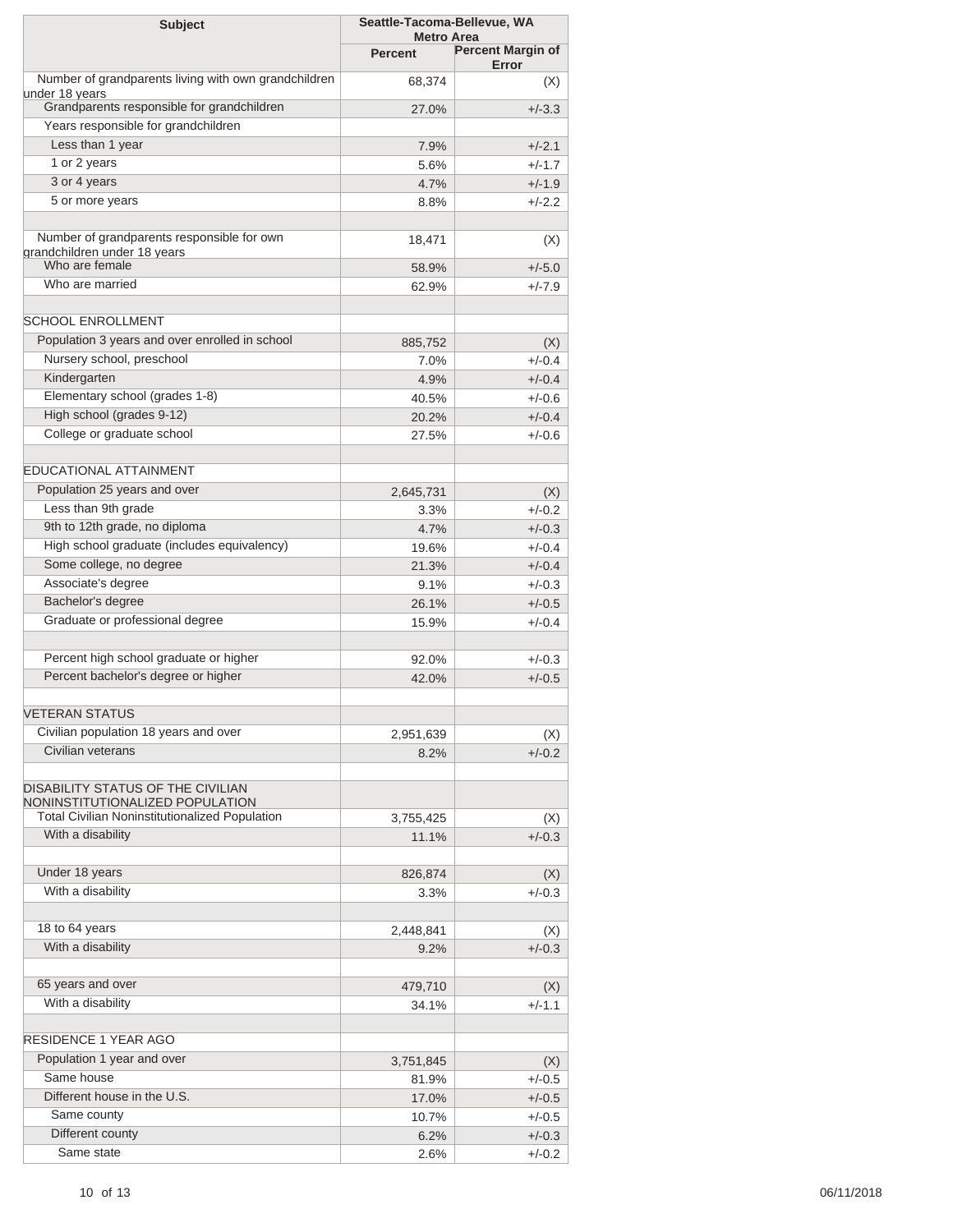| <b>Subject</b>                                        | Seattle-Tacoma-Bellevue, WA |                                   |
|-------------------------------------------------------|-----------------------------|-----------------------------------|
|                                                       | <b>Metro Area</b>           |                                   |
|                                                       | <b>Percent</b>              | <b>Percent Margin of</b><br>Error |
| Different state                                       | 3.6%                        | $+/-0.3$                          |
| Abroad                                                | 1.2%                        | $+/-0.1$                          |
|                                                       |                             |                                   |
| <b>PLACE OF BIRTH</b>                                 |                             |                                   |
| <b>Total population</b>                               | 3,798,902                   | (X)                               |
| <b>Native</b>                                         | 81.8%                       | $+/-0.4$                          |
| <b>Born in United States</b>                          | 79.6%                       | $+/-0.4$                          |
| State of residence                                    | 44.3%                       | $+/-0.5$                          |
| Different state                                       | 35.3%                       | $+/-0.5$                          |
| Born in Puerto Rico, U.S. Island areas, or born       | 2.2%                        | $+/-0.1$                          |
| abroad to American parent(s)                          |                             |                                   |
| Foreign born                                          | 18.2%                       | $+/-0.4$                          |
|                                                       |                             |                                   |
| <b>U.S. CITIZENSHIP STATUS</b>                        |                             |                                   |
| Foreign-born population                               | 690,230                     | (X)                               |
| Naturalized U.S. citizen                              | 49.7%                       | $+/-1.2$                          |
| Not a U.S. citizen                                    | 50.3%                       | $+/-1.2$                          |
|                                                       |                             |                                   |
| YEAR OF ENTRY                                         |                             |                                   |
| Population born outside the United States             | 773,078                     | (X)                               |
|                                                       |                             |                                   |
| <b>Native</b>                                         | 82,848                      | (X)                               |
| Entered 2010 or later                                 | 14.2%                       | $+/-2.9$                          |
| Entered before 2010                                   | 85.8%                       | $+/-2.9$                          |
|                                                       |                             |                                   |
| Foreign born                                          | 690,230                     | (X)                               |
| Entered 2010 or later                                 | 23.8%                       | $+/-1.1$                          |
| Entered before 2010                                   | 76.2%                       | $+/-1.1$                          |
|                                                       |                             |                                   |
| WORLD REGION OF BIRTH OF FOREIGN BORN                 |                             |                                   |
| Foreign-born population, excluding population born at | 690,230                     | (X)                               |
| sea                                                   |                             |                                   |
| Europe                                                | 13.9%                       | $+/-0.9$                          |
| Asia                                                  | 52.1%                       | $+/-1.1$                          |
| Africa                                                | 8.4%                        | $+/-0.8$                          |
| Oceania                                               | 2.4%                        | +/-0.5                            |
| Latin America                                         | 19.6%                       | $+/-0.9$                          |
| Northern America                                      | 3.6%                        | $+/-0.4$                          |
|                                                       |                             |                                   |
| <b>LANGUAGE SPOKEN AT HOME</b>                        |                             |                                   |
| Population 5 years and over                           | 3,561,057                   | (X)                               |
| English only                                          | 77.4%                       | $+/-0.5$                          |
| Language other than English                           | 22.6%                       | $+/-0.5$                          |
| Speak English less than "very well"                   | $9.0\%$                     | $+/-0.3$                          |
| Spanish                                               | 6.3%                        | $+/-0.2$                          |
| Speak English less than "very well"                   | 2.6%                        | $+/-0.2$                          |
| Other Indo-European languages                         | 5.1%                        | $+/-0.3$                          |
| Speak English less than "very well"                   | 1.5%                        | $+/-0.2$                          |
| Asian and Pacific Islander languages                  | 9.0%                        | $+/-0.3$                          |
| Speak English less than "very well"                   | 4.1%                        | $+/-0.2$                          |
| Other languages                                       | 2.2%                        | $+/-0.3$                          |
| Speak English less than "very well"                   | 0.8%                        | $+/-0.1$                          |
|                                                       |                             |                                   |
| <b>ANCESTRY</b>                                       |                             |                                   |
| <b>Total population</b>                               | 3,798,902                   | (X)                               |
| American                                              | $3.2\%$                     | $+/-0.2$                          |
| Arab                                                  | 0.6%                        | $+/-0.2$                          |
| Czech                                                 | 0.5%                        | $+/-0.1$                          |
| Danish                                                |                             |                                   |
|                                                       | 0.9%                        | $+/-0.1$                          |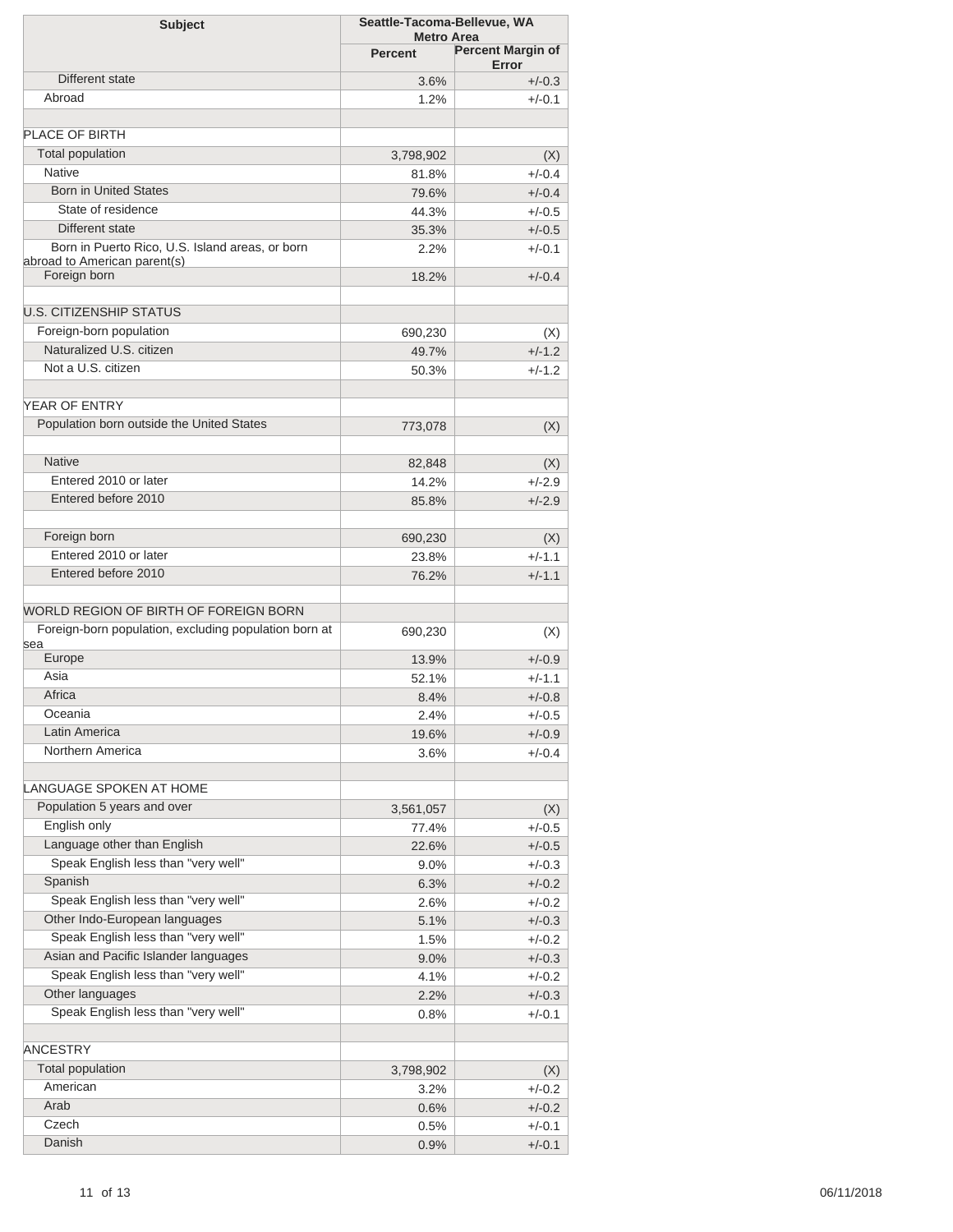| <b>Subject</b>                                 | Seattle-Tacoma-Bellevue, WA<br><b>Metro Area</b> |                                   |  |  |
|------------------------------------------------|--------------------------------------------------|-----------------------------------|--|--|
|                                                | Percent                                          | <b>Percent Margin of</b><br>Error |  |  |
| Dutch                                          | 1.6%                                             | $+/-0.2$                          |  |  |
| English                                        | 9.6%                                             | $+/-0.3$                          |  |  |
| French (except Basque)                         | 3.0%                                             | $+/-0.2$                          |  |  |
| French Canadian                                | 0.7%                                             | $+/-0.1$                          |  |  |
| German                                         | 15.9%                                            | $+/-0.4$                          |  |  |
| Greek                                          | 0.4%                                             | $+/-0.1$                          |  |  |
| Hungarian                                      | 0.4%                                             | $+/-0.1$                          |  |  |
| Irish                                          | 10.1%                                            | $+/-0.4$                          |  |  |
| Italian                                        | 3.8%                                             | $+/-0.2$                          |  |  |
| Lithuanian                                     | 0.2%                                             | $+/-0.1$                          |  |  |
| Norwegian                                      | 5.6%                                             | $+/-0.3$                          |  |  |
| Polish                                         | 2.0%                                             | $+/-0.2$                          |  |  |
| Portuguese                                     | 0.3%                                             | $+/-0.1$                          |  |  |
| Russian                                        | 1.3%                                             | $+/-0.1$                          |  |  |
| Scotch-Irish                                   | 1.3%                                             | $+/-0.1$                          |  |  |
| Scottish                                       | 2.8%                                             | $+/-0.2$                          |  |  |
| Slovak                                         | 0.1%                                             | $+/-0.1$                          |  |  |
| Subsaharan African                             | 2.2%                                             | $+/-0.2$                          |  |  |
| Swedish                                        | 3.1%                                             | $+/-0.2$                          |  |  |
| Swiss                                          | 0.5%                                             | $+/-0.1$                          |  |  |
| Ukrainian                                      | 0.9%                                             | $+/-0.2$                          |  |  |
| Welsh                                          | 1.0%                                             | $+/-0.1$                          |  |  |
| West Indian (excluding Hispanic origin groups) | 0.2%                                             | $+/-0.1$                          |  |  |
|                                                |                                                  |                                   |  |  |
| COMPUTERS AND INTERNET USE                     |                                                  |                                   |  |  |
| <b>Total households</b>                        | 1,464,941                                        | (X)                               |  |  |
| With a computer                                | 94.5%                                            | $+/-0.3$                          |  |  |
| With a broadband Internet subscription         | 89.8%                                            | $+/-0.4$                          |  |  |

Data are based on a sample and are subject to sampling variability. The degree of uncertainty for an estimate arising from sampling variability is represented through the use of a margin of error. The value shown here is the 90 percent margin of error. The margin of error can be interpreted roughly as providing a 90 percent probability that the interval defined by the estimate minus the margin of error and the estimate plus the margin of error (the lower and upper confidence bounds) contains the true value. In addition to sampling variability, the ACS estimates are subject to nonsampling error (for a discussion of nonsampling variability, see Accuracy of the Data). The effect of nonsampling error is not represented in these tables.

Ancestry listed in this table refers to the total number of people who responded with a particular ancestry; for example, the estimate given for Russian represents the number of people who listed Russian as either their first or second ancestry. This table lists only the largest ancestry groups; see the Detailed Tables for more categories. Race and Hispanic origin groups are not included in this table because official data for those groups come from the Race and Hispanic origin questions rather than the ancestry question (see Demographic Table).

Data for year of entry of the native population reflect the year of entry into the U.S. by people who were born in Puerto Rico, U.S. Island Areas or born outside the U.S. to a U.S. citizen parent and who subsequently moved to the U.S.

The Census Bureau introduced a new set of disability questions in the 2008 ACS questionnaire. Accordingly, comparisons of disability data from 2008 or later with data from prior years are not recommended. For more information on these questions and their evaluation in the 2006 ACS Content Test, see the Evaluation Report Covering Disability.

The category "with a broadband Internet subscription" refers to those who said "Yes" to at least one of the following types of Internet subscriptions: Broadband such as cable, fiber optic, or DSL; a cellular data plan; satellite; or a fixed wireless subscription.

While the 2016 American Community Survey (ACS) data generally reflect the February 2013 Office of Management and Budget (OMB) definitions of metropolitan and micropolitan statistical areas; in certain instances the names, codes, and boundaries of the principal cities shown in ACS tables may differ from the OMB definitions due to differences in the effective dates of the geographic entities.

Estimates of urban and rural population, housing units, and characteristics reflect boundaries of urban areas defined based on Census 2010 data. As a result, data for urban and rural areas from the ACS do not necessarily reflect the results of ongoing urbanization.